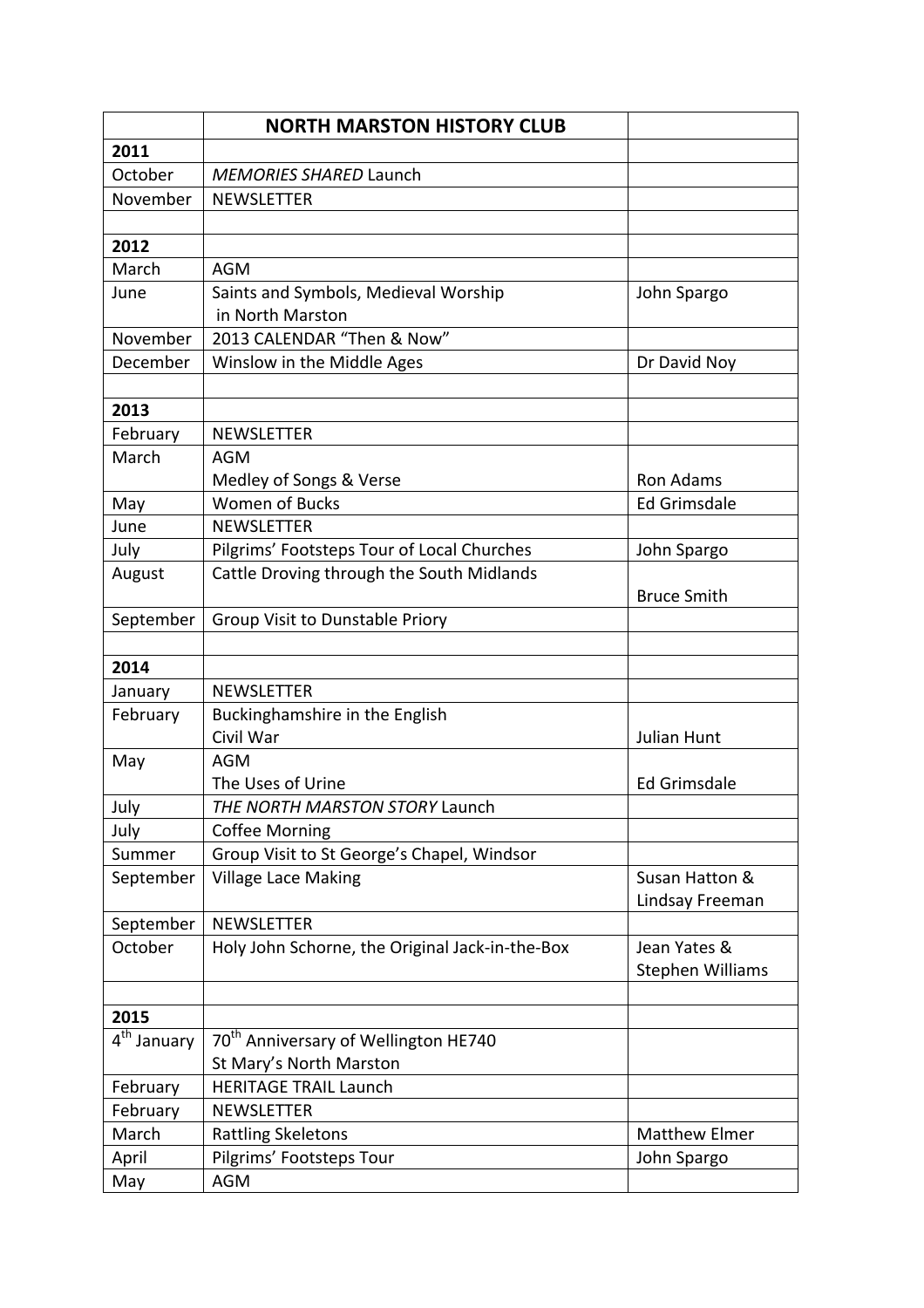| $25th$ May<br>Unveiling of Memorial Plaque to HE740 Crew<br>St Mary's North Marston<br>SIX YOUNG LIVES Launch<br>June<br><b>NEWSLETTER</b><br>NM School in the Past (talk to school)<br>Sue Chaplin<br>July<br>Group Visit to Chiltern Open Air Museum<br>August<br>October<br><b>NEWSLETTER</b><br>October<br>Ufa's People<br>Chris Welch<br>2016 CALENDAR "Bygone Days"<br>November<br>2016<br><b>NEWSLETTER</b><br>January<br><b>FETE FILMS Launch</b><br>January<br>March<br>Showing of NM Fete Films<br>John Spargo<br><b>AGM</b><br>May<br><b>Local Timber Framed Buildings</b><br>John Spargo<br><b>NEWSLETTER</b><br>June<br>August<br>Group Visit to Olney<br>October<br><b>NEWSLETTER</b><br>The Home Front in WW1 (Film)<br>November<br>NM School & the WWI Home Front<br>Sue Chaplin<br>2017 CALENDAR " Aerial Views of North Marston"<br>November<br>2017<br>April<br>Robbie Mc<br>AGM<br><b>Arms and Armour</b><br>Sweeney<br>Sue Chaplin<br>May<br>NM in the Past Shops & Traders (talk to school)<br><b>Official Opening of Heritage Centre</b><br>June<br><b>NEWSLETTER</b><br>June<br>July<br>Local Lacemaking<br><b>Rosemary Masters</b><br>2018 CALENDAR "Village Themes"<br>September<br>October<br>Life & Death in Anglo-Saxon Bucks<br>Mike Farley<br>October<br><b>NEWSLETTER</b><br>2018<br>Rural Workwear of the 19 <sup>th</sup> Century & HJH Display<br><b>Will Phillips</b><br>January<br>Sue Chaplin<br>February<br>NM in WW2 (talk to school)<br>Spices & Medieval Society<br>March<br>Eve Bacon<br>The Body in the Well Murder Mystery<br>March<br>John Spargo<br><b>AGM</b><br>May<br>An 18 <sup>th</sup> Century Love Affair<br>Sue Baxter<br>The Spy Who Loved Himself<br>Michael Kushner<br>July | A Career in the RAF | Pete York |
|---------------------------------------------------------------------------------------------------------------------------------------------------------------------------------------------------------------------------------------------------------------------------------------------------------------------------------------------------------------------------------------------------------------------------------------------------------------------------------------------------------------------------------------------------------------------------------------------------------------------------------------------------------------------------------------------------------------------------------------------------------------------------------------------------------------------------------------------------------------------------------------------------------------------------------------------------------------------------------------------------------------------------------------------------------------------------------------------------------------------------------------------------------------------------------------------------------------------------------------------------------------------------------------------------------------------------------------------------------------------------------------------------------------------------------------------------------------------------------------------------------------------------------------------------------------------------------------------------------------------------------------------------------------------------------------------------------------------------------------|---------------------|-----------|
|                                                                                                                                                                                                                                                                                                                                                                                                                                                                                                                                                                                                                                                                                                                                                                                                                                                                                                                                                                                                                                                                                                                                                                                                                                                                                                                                                                                                                                                                                                                                                                                                                                                                                                                                       |                     |           |
|                                                                                                                                                                                                                                                                                                                                                                                                                                                                                                                                                                                                                                                                                                                                                                                                                                                                                                                                                                                                                                                                                                                                                                                                                                                                                                                                                                                                                                                                                                                                                                                                                                                                                                                                       |                     |           |
|                                                                                                                                                                                                                                                                                                                                                                                                                                                                                                                                                                                                                                                                                                                                                                                                                                                                                                                                                                                                                                                                                                                                                                                                                                                                                                                                                                                                                                                                                                                                                                                                                                                                                                                                       |                     |           |
|                                                                                                                                                                                                                                                                                                                                                                                                                                                                                                                                                                                                                                                                                                                                                                                                                                                                                                                                                                                                                                                                                                                                                                                                                                                                                                                                                                                                                                                                                                                                                                                                                                                                                                                                       |                     |           |
|                                                                                                                                                                                                                                                                                                                                                                                                                                                                                                                                                                                                                                                                                                                                                                                                                                                                                                                                                                                                                                                                                                                                                                                                                                                                                                                                                                                                                                                                                                                                                                                                                                                                                                                                       |                     |           |
|                                                                                                                                                                                                                                                                                                                                                                                                                                                                                                                                                                                                                                                                                                                                                                                                                                                                                                                                                                                                                                                                                                                                                                                                                                                                                                                                                                                                                                                                                                                                                                                                                                                                                                                                       |                     |           |
|                                                                                                                                                                                                                                                                                                                                                                                                                                                                                                                                                                                                                                                                                                                                                                                                                                                                                                                                                                                                                                                                                                                                                                                                                                                                                                                                                                                                                                                                                                                                                                                                                                                                                                                                       |                     |           |
|                                                                                                                                                                                                                                                                                                                                                                                                                                                                                                                                                                                                                                                                                                                                                                                                                                                                                                                                                                                                                                                                                                                                                                                                                                                                                                                                                                                                                                                                                                                                                                                                                                                                                                                                       |                     |           |
|                                                                                                                                                                                                                                                                                                                                                                                                                                                                                                                                                                                                                                                                                                                                                                                                                                                                                                                                                                                                                                                                                                                                                                                                                                                                                                                                                                                                                                                                                                                                                                                                                                                                                                                                       |                     |           |
|                                                                                                                                                                                                                                                                                                                                                                                                                                                                                                                                                                                                                                                                                                                                                                                                                                                                                                                                                                                                                                                                                                                                                                                                                                                                                                                                                                                                                                                                                                                                                                                                                                                                                                                                       |                     |           |
|                                                                                                                                                                                                                                                                                                                                                                                                                                                                                                                                                                                                                                                                                                                                                                                                                                                                                                                                                                                                                                                                                                                                                                                                                                                                                                                                                                                                                                                                                                                                                                                                                                                                                                                                       |                     |           |
|                                                                                                                                                                                                                                                                                                                                                                                                                                                                                                                                                                                                                                                                                                                                                                                                                                                                                                                                                                                                                                                                                                                                                                                                                                                                                                                                                                                                                                                                                                                                                                                                                                                                                                                                       |                     |           |
|                                                                                                                                                                                                                                                                                                                                                                                                                                                                                                                                                                                                                                                                                                                                                                                                                                                                                                                                                                                                                                                                                                                                                                                                                                                                                                                                                                                                                                                                                                                                                                                                                                                                                                                                       |                     |           |
|                                                                                                                                                                                                                                                                                                                                                                                                                                                                                                                                                                                                                                                                                                                                                                                                                                                                                                                                                                                                                                                                                                                                                                                                                                                                                                                                                                                                                                                                                                                                                                                                                                                                                                                                       |                     |           |
|                                                                                                                                                                                                                                                                                                                                                                                                                                                                                                                                                                                                                                                                                                                                                                                                                                                                                                                                                                                                                                                                                                                                                                                                                                                                                                                                                                                                                                                                                                                                                                                                                                                                                                                                       |                     |           |
|                                                                                                                                                                                                                                                                                                                                                                                                                                                                                                                                                                                                                                                                                                                                                                                                                                                                                                                                                                                                                                                                                                                                                                                                                                                                                                                                                                                                                                                                                                                                                                                                                                                                                                                                       |                     |           |
|                                                                                                                                                                                                                                                                                                                                                                                                                                                                                                                                                                                                                                                                                                                                                                                                                                                                                                                                                                                                                                                                                                                                                                                                                                                                                                                                                                                                                                                                                                                                                                                                                                                                                                                                       |                     |           |
|                                                                                                                                                                                                                                                                                                                                                                                                                                                                                                                                                                                                                                                                                                                                                                                                                                                                                                                                                                                                                                                                                                                                                                                                                                                                                                                                                                                                                                                                                                                                                                                                                                                                                                                                       |                     |           |
|                                                                                                                                                                                                                                                                                                                                                                                                                                                                                                                                                                                                                                                                                                                                                                                                                                                                                                                                                                                                                                                                                                                                                                                                                                                                                                                                                                                                                                                                                                                                                                                                                                                                                                                                       |                     |           |
|                                                                                                                                                                                                                                                                                                                                                                                                                                                                                                                                                                                                                                                                                                                                                                                                                                                                                                                                                                                                                                                                                                                                                                                                                                                                                                                                                                                                                                                                                                                                                                                                                                                                                                                                       |                     |           |
|                                                                                                                                                                                                                                                                                                                                                                                                                                                                                                                                                                                                                                                                                                                                                                                                                                                                                                                                                                                                                                                                                                                                                                                                                                                                                                                                                                                                                                                                                                                                                                                                                                                                                                                                       |                     |           |
|                                                                                                                                                                                                                                                                                                                                                                                                                                                                                                                                                                                                                                                                                                                                                                                                                                                                                                                                                                                                                                                                                                                                                                                                                                                                                                                                                                                                                                                                                                                                                                                                                                                                                                                                       |                     |           |
|                                                                                                                                                                                                                                                                                                                                                                                                                                                                                                                                                                                                                                                                                                                                                                                                                                                                                                                                                                                                                                                                                                                                                                                                                                                                                                                                                                                                                                                                                                                                                                                                                                                                                                                                       |                     |           |
|                                                                                                                                                                                                                                                                                                                                                                                                                                                                                                                                                                                                                                                                                                                                                                                                                                                                                                                                                                                                                                                                                                                                                                                                                                                                                                                                                                                                                                                                                                                                                                                                                                                                                                                                       |                     |           |
|                                                                                                                                                                                                                                                                                                                                                                                                                                                                                                                                                                                                                                                                                                                                                                                                                                                                                                                                                                                                                                                                                                                                                                                                                                                                                                                                                                                                                                                                                                                                                                                                                                                                                                                                       |                     |           |
|                                                                                                                                                                                                                                                                                                                                                                                                                                                                                                                                                                                                                                                                                                                                                                                                                                                                                                                                                                                                                                                                                                                                                                                                                                                                                                                                                                                                                                                                                                                                                                                                                                                                                                                                       |                     |           |
|                                                                                                                                                                                                                                                                                                                                                                                                                                                                                                                                                                                                                                                                                                                                                                                                                                                                                                                                                                                                                                                                                                                                                                                                                                                                                                                                                                                                                                                                                                                                                                                                                                                                                                                                       |                     |           |
|                                                                                                                                                                                                                                                                                                                                                                                                                                                                                                                                                                                                                                                                                                                                                                                                                                                                                                                                                                                                                                                                                                                                                                                                                                                                                                                                                                                                                                                                                                                                                                                                                                                                                                                                       |                     |           |
|                                                                                                                                                                                                                                                                                                                                                                                                                                                                                                                                                                                                                                                                                                                                                                                                                                                                                                                                                                                                                                                                                                                                                                                                                                                                                                                                                                                                                                                                                                                                                                                                                                                                                                                                       |                     |           |
|                                                                                                                                                                                                                                                                                                                                                                                                                                                                                                                                                                                                                                                                                                                                                                                                                                                                                                                                                                                                                                                                                                                                                                                                                                                                                                                                                                                                                                                                                                                                                                                                                                                                                                                                       |                     |           |
|                                                                                                                                                                                                                                                                                                                                                                                                                                                                                                                                                                                                                                                                                                                                                                                                                                                                                                                                                                                                                                                                                                                                                                                                                                                                                                                                                                                                                                                                                                                                                                                                                                                                                                                                       |                     |           |
|                                                                                                                                                                                                                                                                                                                                                                                                                                                                                                                                                                                                                                                                                                                                                                                                                                                                                                                                                                                                                                                                                                                                                                                                                                                                                                                                                                                                                                                                                                                                                                                                                                                                                                                                       |                     |           |
|                                                                                                                                                                                                                                                                                                                                                                                                                                                                                                                                                                                                                                                                                                                                                                                                                                                                                                                                                                                                                                                                                                                                                                                                                                                                                                                                                                                                                                                                                                                                                                                                                                                                                                                                       |                     |           |
|                                                                                                                                                                                                                                                                                                                                                                                                                                                                                                                                                                                                                                                                                                                                                                                                                                                                                                                                                                                                                                                                                                                                                                                                                                                                                                                                                                                                                                                                                                                                                                                                                                                                                                                                       |                     |           |
|                                                                                                                                                                                                                                                                                                                                                                                                                                                                                                                                                                                                                                                                                                                                                                                                                                                                                                                                                                                                                                                                                                                                                                                                                                                                                                                                                                                                                                                                                                                                                                                                                                                                                                                                       |                     |           |
|                                                                                                                                                                                                                                                                                                                                                                                                                                                                                                                                                                                                                                                                                                                                                                                                                                                                                                                                                                                                                                                                                                                                                                                                                                                                                                                                                                                                                                                                                                                                                                                                                                                                                                                                       |                     |           |
|                                                                                                                                                                                                                                                                                                                                                                                                                                                                                                                                                                                                                                                                                                                                                                                                                                                                                                                                                                                                                                                                                                                                                                                                                                                                                                                                                                                                                                                                                                                                                                                                                                                                                                                                       |                     |           |
|                                                                                                                                                                                                                                                                                                                                                                                                                                                                                                                                                                                                                                                                                                                                                                                                                                                                                                                                                                                                                                                                                                                                                                                                                                                                                                                                                                                                                                                                                                                                                                                                                                                                                                                                       |                     |           |
|                                                                                                                                                                                                                                                                                                                                                                                                                                                                                                                                                                                                                                                                                                                                                                                                                                                                                                                                                                                                                                                                                                                                                                                                                                                                                                                                                                                                                                                                                                                                                                                                                                                                                                                                       |                     |           |
|                                                                                                                                                                                                                                                                                                                                                                                                                                                                                                                                                                                                                                                                                                                                                                                                                                                                                                                                                                                                                                                                                                                                                                                                                                                                                                                                                                                                                                                                                                                                                                                                                                                                                                                                       |                     |           |
|                                                                                                                                                                                                                                                                                                                                                                                                                                                                                                                                                                                                                                                                                                                                                                                                                                                                                                                                                                                                                                                                                                                                                                                                                                                                                                                                                                                                                                                                                                                                                                                                                                                                                                                                       |                     |           |
|                                                                                                                                                                                                                                                                                                                                                                                                                                                                                                                                                                                                                                                                                                                                                                                                                                                                                                                                                                                                                                                                                                                                                                                                                                                                                                                                                                                                                                                                                                                                                                                                                                                                                                                                       |                     |           |
| Group Visit to Chicksands Military Intelligence<br>July<br>Museum                                                                                                                                                                                                                                                                                                                                                                                                                                                                                                                                                                                                                                                                                                                                                                                                                                                                                                                                                                                                                                                                                                                                                                                                                                                                                                                                                                                                                                                                                                                                                                                                                                                                     |                     |           |
| 2019 CALENDAR "A Village Gallery"<br>August                                                                                                                                                                                                                                                                                                                                                                                                                                                                                                                                                                                                                                                                                                                                                                                                                                                                                                                                                                                                                                                                                                                                                                                                                                                                                                                                                                                                                                                                                                                                                                                                                                                                                           |                     |           |